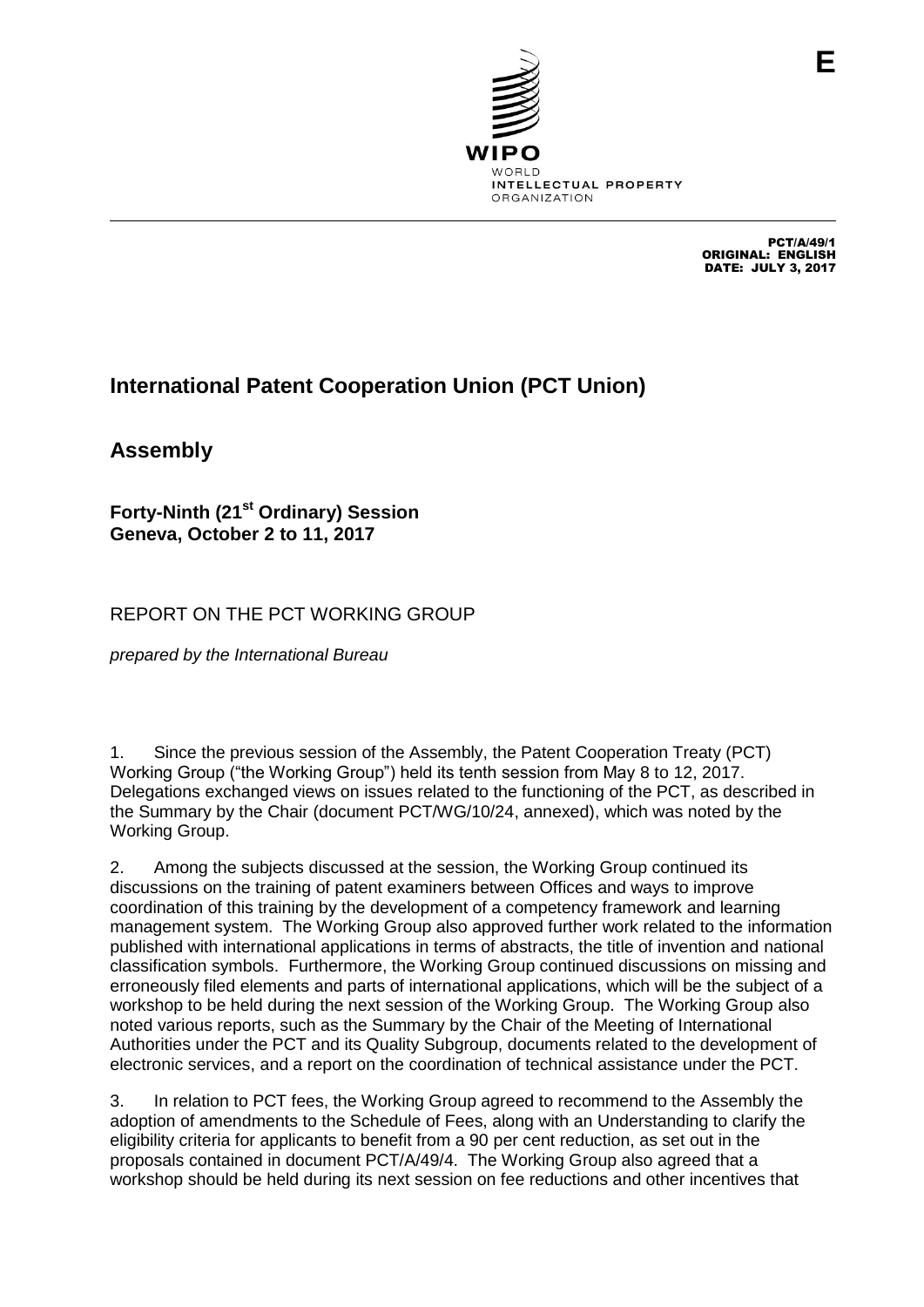could stimulate innovation and patenting activities by universities, where Member States and other interested parties would be invited to propose issues for discussion. The International Bureau also presented a progress report on the implementation of the revised eligibility criteria for reductions in certain fees payable to the International Bureau, which entered into force on July 1, 2015; this report will be updated for the next session of the Working Group. Furthermore, the Working Group noted a progress report on the introduction of a possible "netting structure" for PCT fee transactions to reduce exposure of fee income to movements in currency exchange rate, which indicates the intention to begin a pilot project with a selected group of receiving Offices and International Searching Authorities in 2017.

<span id="page-1-0"></span>4. Finally, the Working Group agreed to recommend to the Assembly that, subject to the availability of sufficient funds, one session of the Working Group should be convened between the current and the Autumn 2018 sessions of the Assembly, and that the same financial assistance that had been made available to enable attendance of certain delegations at the tenth session of the Working Group should be made available at the next session.

> *5. The Assembly of the PCT Union is invited:*

> > *(i) to take note of the "Report on the PCT Working Group" (document PCT/A/49/1); and*

*(ii) to approve the convening of a session of the PCT Working Group, as set out in paragraph [4](#page-1-0) of that document.*

[Document PCT/WG/10/24 follows]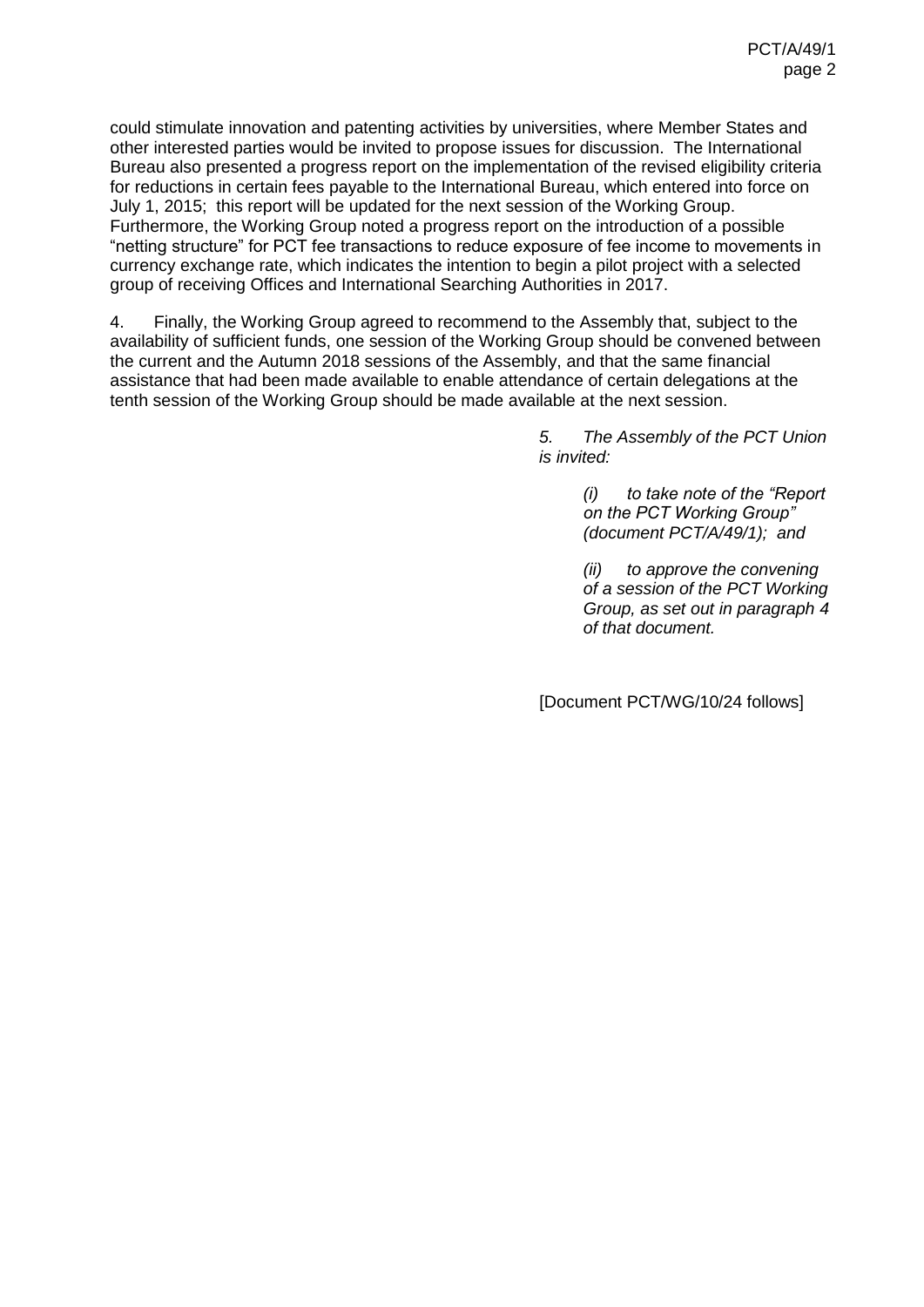

PCT/WG/10/24 ORIGINAL: ENGLISH DATE: MAY 11, 2017

# **Patent Cooperation Treaty (PCT) Working Group**

**Tenth Session Geneva, May 8 to 12, 2017**

SUMMARY BY THE CHAIR

# **AGENDA ITEM 1: OPENING OF THE SESSION**

1. Mr. John Sandage, Deputy Director General, opened the session on behalf of the Director General of WIPO. Mr. Michael Richardson (WIPO) acted as Secretary to the Working Group.

# **AGENDA ITEM 2: ELECTION OF A CHAIR AND TWO VICE-CHAIRS**

2. The Working Group unanimously elected Mr. Maximiliano Santa Cruz (Chile) as Chair and Mr. Victor Portelli (Australia) as Vice-Chair for the session. There were no nominations for a second Vice-Chair.

# **AGENDA ITEM 3: ADOPTION OF THE AGENDA**

3. The Working Group adopted the revised draft agenda as proposed in document PCT/WG/10/1 Prov. 2.

# **AGENDA ITEM 4: PCT STATISTICS**

4. The Working Group noted a presentation by the International Bureau on the most recent PCT statistics<sup>1</sup>.

#### **AGENDA ITEM 5: MEETING OF INTERNATIONAL AUTHORITIES UNDER THE PCT: REPORT OF THE TWENTY-FOURTH SESSION**

5. Discussions were based on document PCT/WG/10/3.

 $\overline{a}$ 1 The presentation is available from the WIPO website at: http://www.wipo.int/meetings/en/details.jsp?meeting\_code=pct/wg/10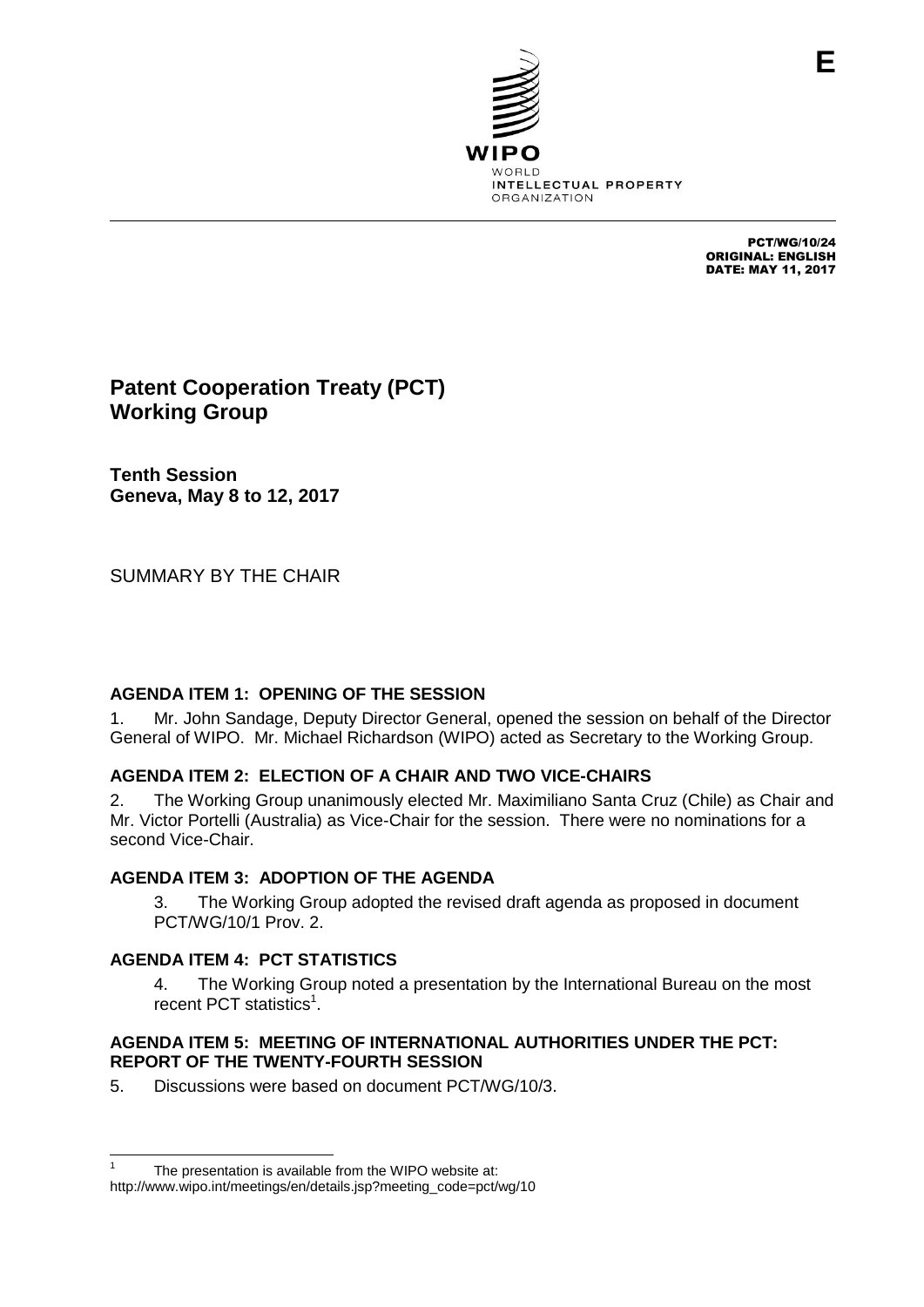6. One delegation stressed the importance of quality-related discussions by the Meeting of International Authorities. It welcomed the paired review exercise, which provided International Authorities with an opportunity to share best practices in their Quality Management Systems, as well as work on user feedback. It further referred to an ongoing project, carried out with other Offices, aimed at setting up feedback mechanisms which allowed designated Offices to give feedback to International Searching Authorities on their international work products and encouraged other Offices to consider similar initiatives. The delegation also expressed support for the sharing of search strategies to the fullest extent, noting that it aimed to share its own strategies in the near future, and offered to share its experiences with regard to ISO 9001 certification.

7. In response to a comment by one delegation about utilization of the PCT-Patent Prosecution Highway (PCT-PPH) referred to in paragraph 36 of the Summary by the Chair of the Meeting of International Authorities set out in document PCT/WG/10/3, the Secretariat clarified that the International Bureau would ensure that all Offices concerned would be consulted on any modification to the Administrative Instructions or International Search and Preliminary Examination Guidelines in connection with this issue. While this was most commonly done by way of PCT Circulars, issues would be referred to the PCT Working Group where this appeared appropriate.

8. The Working Group noted the report of the twenty-fourth session of the Meeting of International Authorities, based on a Summary by the Chair of that session contained in document PCT/MIA/24/15 and reproduced in the Annex to document PCT/WG/10/3.

# **AGENDA ITEM 6: PCT ONLINE SERVICES**

9. Discussions were based on document PCT/WG/10/21.

10. All delegations which took the floor expressed appreciation for the functionality for applicants and Offices made available through ePCT and broadly supported the directions for further development proposed in the document. Several delegations noted that the functionality of ePCT and good support from the International Bureau had allowed their Offices to move easily to electronic filing and processing. One delegation noted that, with effective collaboration between the national Office and its users, a complete switch from PCT-SAFE to ePCT-Filing had been achieved easily, resulting in efficiency benefits for both sides. One delegation expressed serious concerns regarding the implementation of the signature requirements in the ePCT filing tool in view of the fact that the signature could be performed independently from the rest of the request form.

11. Delegations expressed particular interest in certain directions of work, including:

(a) delivery of XML from Offices (particularly for international search reports and written opinions);

- (b) use of "docx" for application bodies;
- (c) delivery of improved management reports;
- (d) further improved delivery of information in different languages;
- (e) improving the legal framework around "physical requirements" for electronic filings;

(f) integration with "netting" arrangements as referred to under agenda item 8, below, to allow easier payment mechanisms; and

(g) seeking radical improvements by breaking away from having electronic processes essentially mimicking paper ones.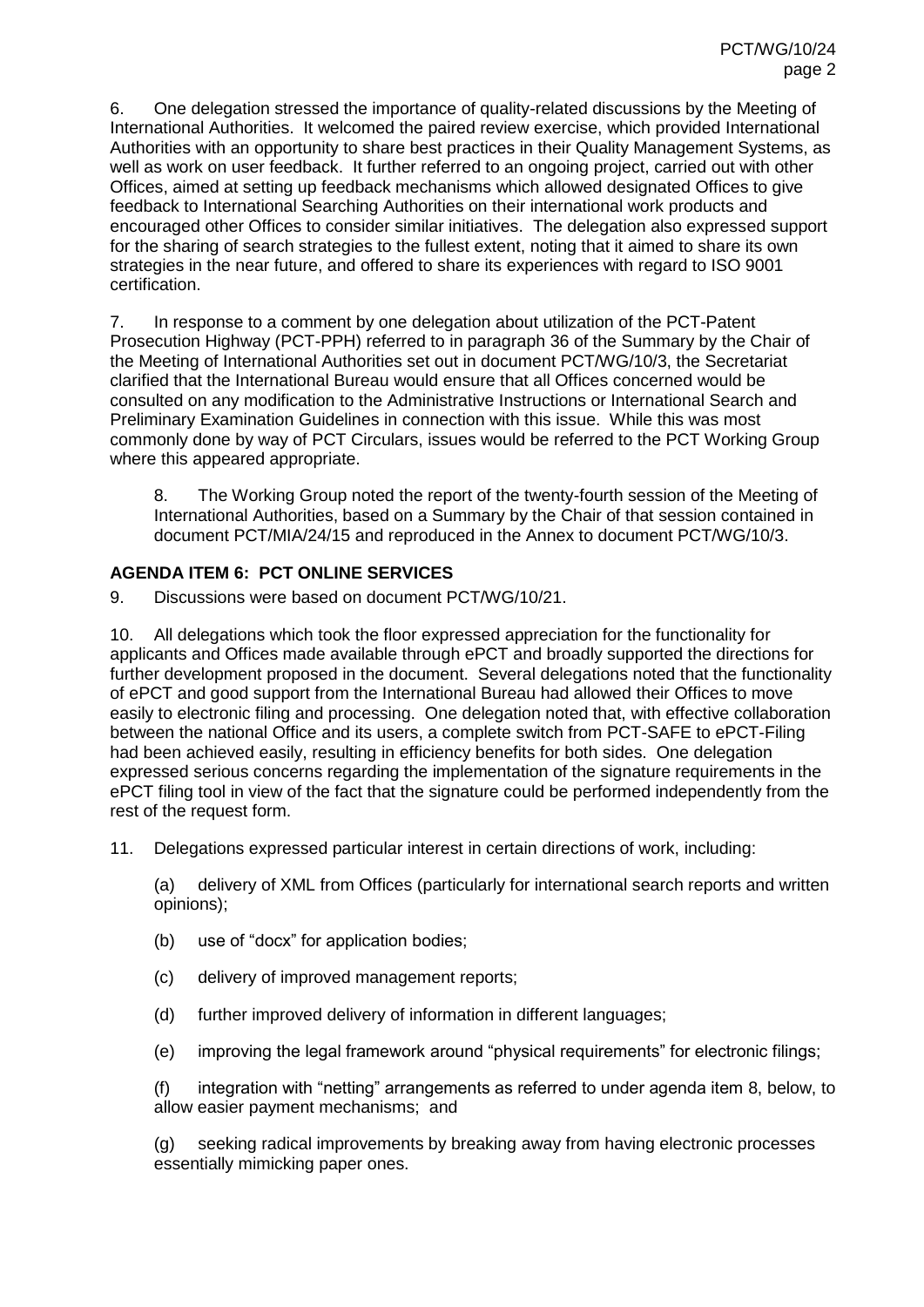12. One delegation noted that the proposals relating to color drawings would have effects on national regulations and IT systems, which might need to be taken into account in deciding on appropriate start dates.

13. In response to questions from two delegations, the International Bureau reiterated that it wished to work with Offices towards ending support for PCT-SAFE in order to eliminate the costs of maintaining duplicate systems. However, this would not be done unilaterally while PCT-SAFE remained important to a significant body of users who were unable to use ePCT-Filing due to national security restrictions.

14. The Working Group noted the contents of document PCT/WG/10/21.

# **AGENDA ITEM 7: eSEARCHCOPY**

15. Discussions were based on documents PCT/WG/10/13 and 22.

16. The Delegation of the European Patent Office noted that the pilot implementations of the eSearchCopy/PCT Paperless service had been successfully concluded last year and that the service was fully operational with 12 receiving Offices. The delegation hoped to move all receiving Offices for which the Office was competent to act as an International Searching Authority to this system eventually, but that there was a need for a two to three month trial period of dual running for each Office to ensure that the service had been implemented effectively, checking consistency, quality and timeliness. This took resources and consequently the implementation needed to be done in small groups of about four Offices.

17. Several delegations whose national Offices had implemented eSearchCopy indicated that it was useful and encouraged other Offices to participate, both as receiving Offices and International Searching Authorities. One delegation noted a wish for further improvements, including sending improved bibliographic data and making arrangements for transmitting color drawings. This delegation also noted that, in principle, a link with the "netting" arrangements referred to under agenda item 8, below, might be useful, though care would be needed in any such implementation.

18. The Working Group noted the contents of documents PCT/WG/10/13 and 22.

### **AGENDA ITEM 8: PROGRESS REPORT: POSSIBLE MEASURES TO REDUCE EXPOSURE OF PCT FEE INCOME TO MOVEMENTS IN CURRENCY EXCHANGE RATES THROUGH NETTING**

19. Discussions were based on document PCT/WG/10/6.

20. All delegations which took the floor generally welcomed the proposal to commence a pilot project with a number of receiving Offices and International Authorities for the netting of search fees and international filing fees. Comments by delegations included the following:

(a) the fact that the envisaged centralized payment system required fundamental changes to IT systems and work procedures at national Offices and thus the need to leave sufficient time to review the proposed netting structure prior to its implementation;

(b) the concern that the proposed netting structure would result in additional work for Offices in their various PCT capacities – and, correspondingly, the need for the pilot to demonstrate that the structure did simplify and make the management of fees more cost-effective for the participating Offices;

- (c) the need for the envisaged structure to be voluntary for Offices;
- (d) the need for the envisaged structure to ensure the transparency of all transactions;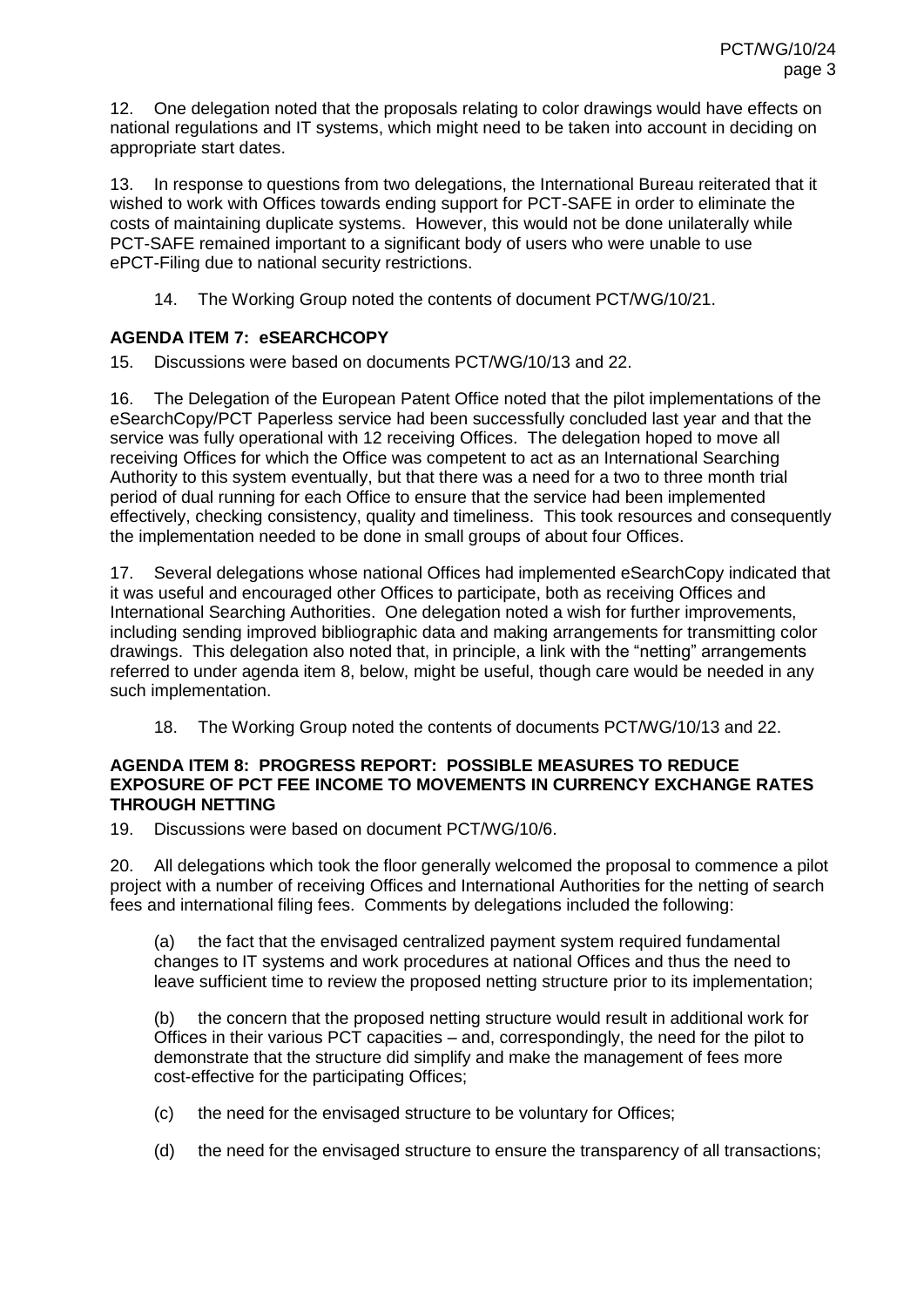(e) the need to share with all members of the Working Group the results of the ongoing detailed analysis of the financial implications of the possible setting up of a netting structure;

(f) the need to eventually link the netting project with the eSearchCopy project;

(g) the need to eventually align the legal framework to take account of the fact that receiving Offices would no longer transfer search fees directly to the International Searching Authority but via the International Bureau; and

(h) the need to include various different pairs of receiving Offices and International Searching Authorities and various pairs of currencies.

21. The Working Group noted the contents of document PCT/WG/10/6 and invited the International Bureau to prepare a draft model agreement for use by all participating receiving Offices and International Authorities.

#### **AGENDA ITEM 9: SECOND SUPPLEMENT TO "ESTIMATING A PCT FEE ELASTICITY STUDY"**

22. Discussions were based on document PCT/WG/10/2.

23. One delegation stated that the document showed that there was significant room for improvement of the conditions which affect the number of patent applications filed by universities, both through actions by national governments as well as by the international community, such as through fee reductions at the international level. The document showed that fee reductions for universities from developing countries had a very limited impact on PCT fee income, notably in case a ceiling in the number of applications filed by a university applicant in a given year were to be implemented. It further showed that a fee reduction granted to universities from developing countries would result in more additional filings compared to the same fee reduction granted to universities from developed countries. Any fee reduction should therefore primarily target universities from developing countries.

24. One delegation noted the difficulty in determining accurate quantitative values for the changes in the number of additional applications filed as a result of fee reductions and the consequential impact on PCT fee income. In practice, it would appear that administering such fee reductions would be complex and potentially open to abuse, while such reductions would not necessarily result in a predictable and large increase in the number of additional applications filed by universities that benefitted from such fee reductions.

25. One delegation stated that there was insufficient evidence to show that the likely increase in the number of additional applications filed by universities that benefitted from such fee reductions would indeed stimulate innovation and increase the number of commercially viable patents granted to universities; rather, the granting of fee reductions might result in weaker patents and thus fewer partnerships with industry.

26. The Working Group noted the contents of document PCT/WG/10/2.

#### **AGENDA ITEM 10: FEE REDUCTIONS FOR CERTAIN APPLICANTS FROM CERTAIN COUNTRIES, NOTABLY DEVELOPING AND LEAST DEVELOPED COUNTRIES**

PROPOSAL ON PCT FEE POLICY TO STIMULATE PATENT FILING BY UNIVERSITIES 27. Discussions were based on document PCT/WG/10/18.

28. The Delegation of Brazil introduced the proposal in document PCT/WG/10/18.

29. Many delegations and regional groups supported the proposal, mentioning the positive effect of reduction of fees for universities in developing countries. Other delegations agreed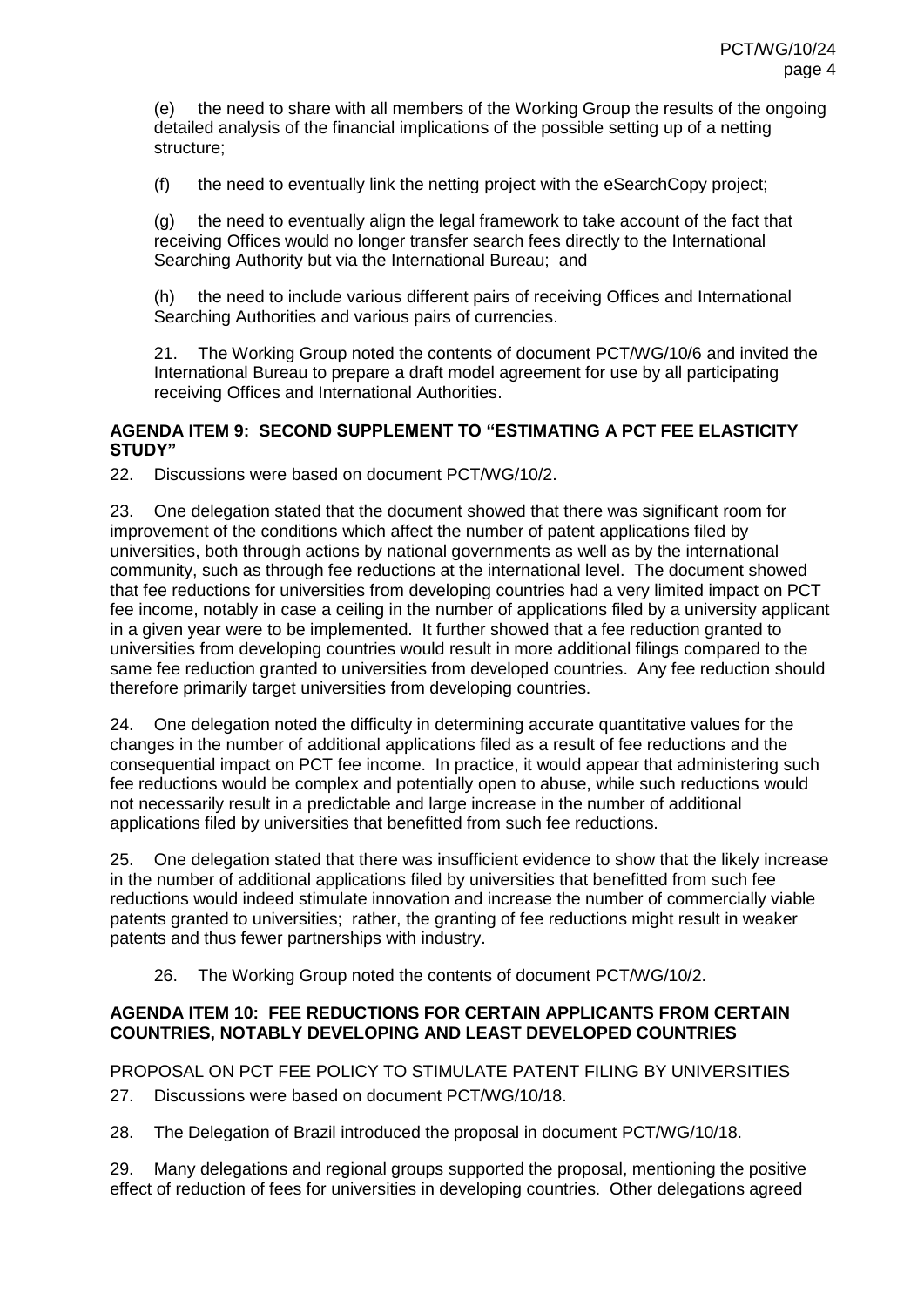that the ability of universities to participate effectively in the PCT System was important and it was recognized that this new proposal had incorporated certain concerns expressed in the previous meeting. Nevertheless, some States were not able to support the proposal at this stage for a variety of reasons.

<span id="page-6-0"></span>30. The Chair proposed that efforts be made to advance discussions on the issue before the next session of the Working Group. The International Bureau should send a Circular before the end of July offering interested parties an opportunity to propose issues to be discussed in a workshop to be held during the next session of the Working Group. Such issues might include:

(a) issues which had been raised in this session, such as definitions of "university", financial impact or the relationship with the existing fee reductions;

(b) sharing of Member States' national or regional fee reduction programs; and

(c) other measures which might be considered as additions or alternatives to fee reductions as ways of stimulating innovation by universities in developing countries and elsewhere.

31. The responses should be made publicly available and may serve as the basis of both the agenda of the workshop and further proposals by Member States.

32. The Working Group invited the International Bureau to issue a Circular as set out in paragraph [30,](#page-6-0) above, and to convene a workshop, to be held during the next session of the Working Group.

PROPOSAL TO REDUCE THE NUMBER OF FEE REDUCTIONS BEING CLAIMED BY APPLICATIONS NOT ELIGIBLE FOR THE FEE REDUCTION

33. Discussions were based on document PCT/WG/10/8.

34. One delegation noted that the proposed changes confirmed an obligation but no sanction to a change of ownership to a non-eligible entity by the deletion of the proposed modification to Rule 92*bis.* One aspect that had not been touched upon at the ninth session of the Working Group was the fact that some International Searching Authorities reduced the international search fee by 75 per cent for certain applicants under similar conditions. As that fee was collected by the receiving Office, the delegation hoped that consideration could be given to that problem in the future in order to support International Searching Authorities which had fee reduction schemes for applicants from developing countries.

35. The Working Group approved the proposed amendments to the Schedule of Fees set out in the Annex to document PCT/WG/10/8 and the Understanding set out in paragraph 14 of that document, with a view to their submission to the Assembly for consideration at its next session in October 2017.

PROGRESS REPORT ON IMPLEMENTATION OF FEE REDUCTION CHANGES

36. Discussions were based on document PCT/WG/10/20.

37. Several delegations observed that there had been a significant reduction in the number of international applications filed by the nationals and residents of the States which, following the change in the eligibility criteria, ceased to be eligible for the fee reduction.

38. The International Bureau agreed to provide an updated report, similar to that set out in document PCT/WG/10/20, to the next session of the Working Group.

39. The Working Group noted the report in document PCT/WG/10/20.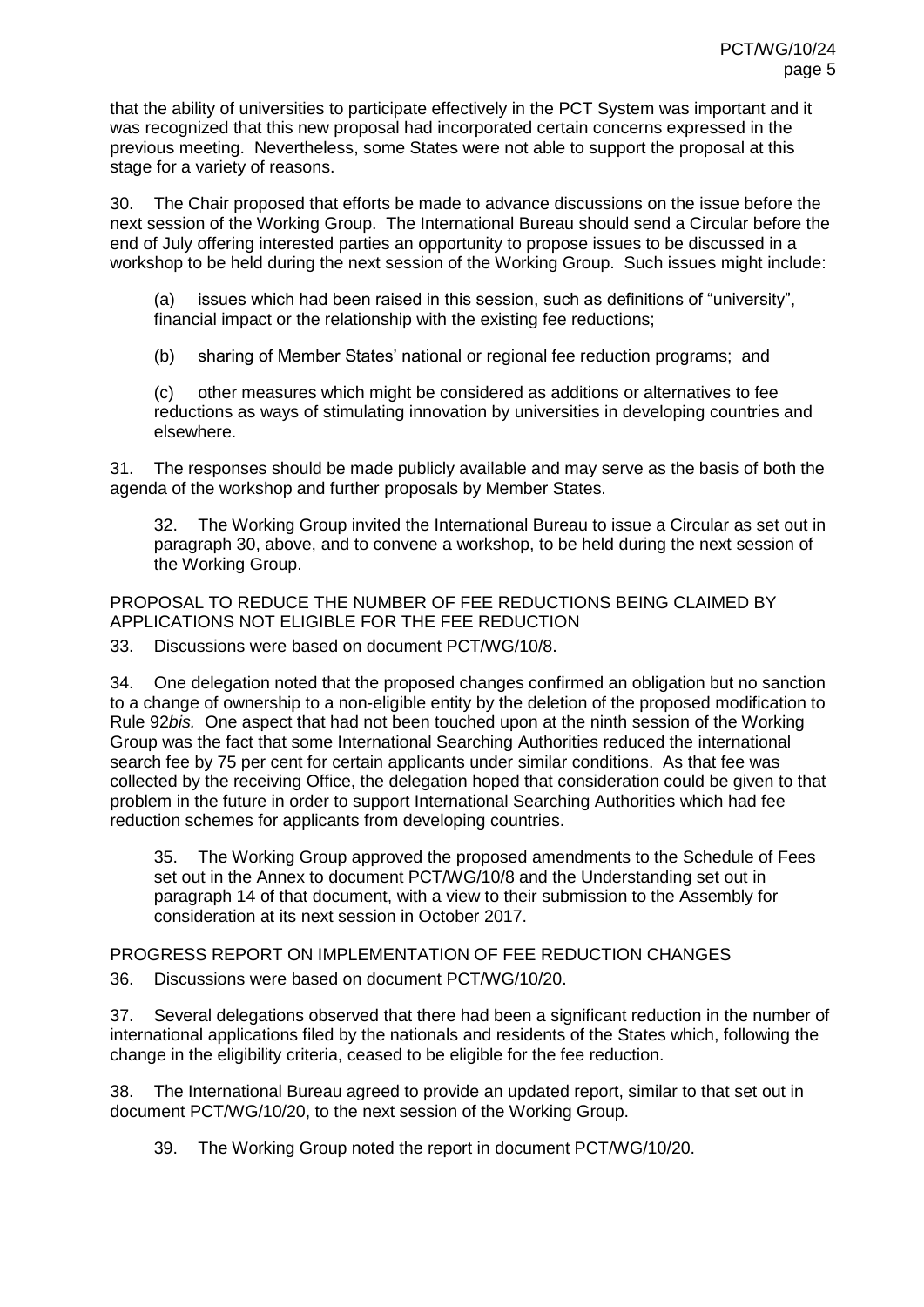#### **AGENDA ITEM 11: COORDINATION OF TECHNICAL ASSISTANCE UNDER THE PCT**

40. Discussions were based on document PCT/WG/10/19.

41. The Delegation of Senegal, speaking on behalf of the African Group, welcomed the technical assistance activities carried out by the International Bureau for the benefit of IP Offices in developing and least developed countries, which was vital to achieve a more balanced global IP system. Technical assistance needed to be demand driven. The International Bureau, working with Member States, should identify the gaps to improve innovation and creativity along with the structural causes, adapting technical assistance to the regional and national context. The African Group therefore encouraged the International Bureau to continue its capacity building work.

42. One delegation emphasized the difference between the discussions on technical assistance related to the PCT and those in a broader context in the Committee on Development and Intellectual Property (CDIP). It underlined the importance of continuing the reporting by the Secretariat on PCT-related technical assistance to each session of the Working Group. This was supported by another delegation, which emphasized the distinction between technical assistance under the WIPO Development Agenda Recommendations and the specific mandate for PCT-related technical assistance under PCT Article 51.

43. The Secretariat clarified that the discussions in the CDIP aimed at reviewing WIPO technical assistance and considering how delivery of technical assistance could be improved in the future were additional to the reporting by the Secretariat to the Working Group on PCT-related technical assistance. The Secretariat intended to continue with its reporting to the Working Group, in accordance with the agreement by the Working Group in 2012 that such reporting should be a regular agenda item at future sessions of the Working Group. Concerning the discussions which were ongoing in the CDIP, any recommendations on implementation of technical assistance that the CDIP would make in the future would include a component relating to the PCT; such recommendations would then return to the Working Group for consideration at a future session.

44. The Working Group noted the contents of document PCT/WG/10/19.

#### **AGENDA ITEM 12: TRAINING OF EXAMINERS**

#### SURVEY ON PATENT EXAMINER TRAINING

45. Discussions were based on document PCT/WG/10/7.

46. All delegations which took the floor stressed the importance of examiner training and welcomed the evaluation of the survey. Delegations representing donor Offices provided details of the examiner training they had delivered or other training resources which they had made available. One delegation stated that it was willing to host up to two guest examiners at its basic examiner training course in September 2017. Delegations which had set up Fundsin-Trust arrangements with WIPO gave information on examiner training activities supported

under these arrangements. A representative of a user group expressed appreciation for the training of examiners offered by WIPO Member States to other Offices, and was confident that the quality of examination would improve with these efforts.

47. The Working Group noted the contents of document PCT/WG/10/7.

#### COORDINATION OF PATENT EXAMINER TRAINING

48. Discussions were based on document PCT/WG/10/9.

49. All delegations which took the floor supported the principle of improving the coordination of patent examiner training. However, delegations representing donor Offices underlined that resources dedicated to training of examiners in other Offices were limited. Training therefore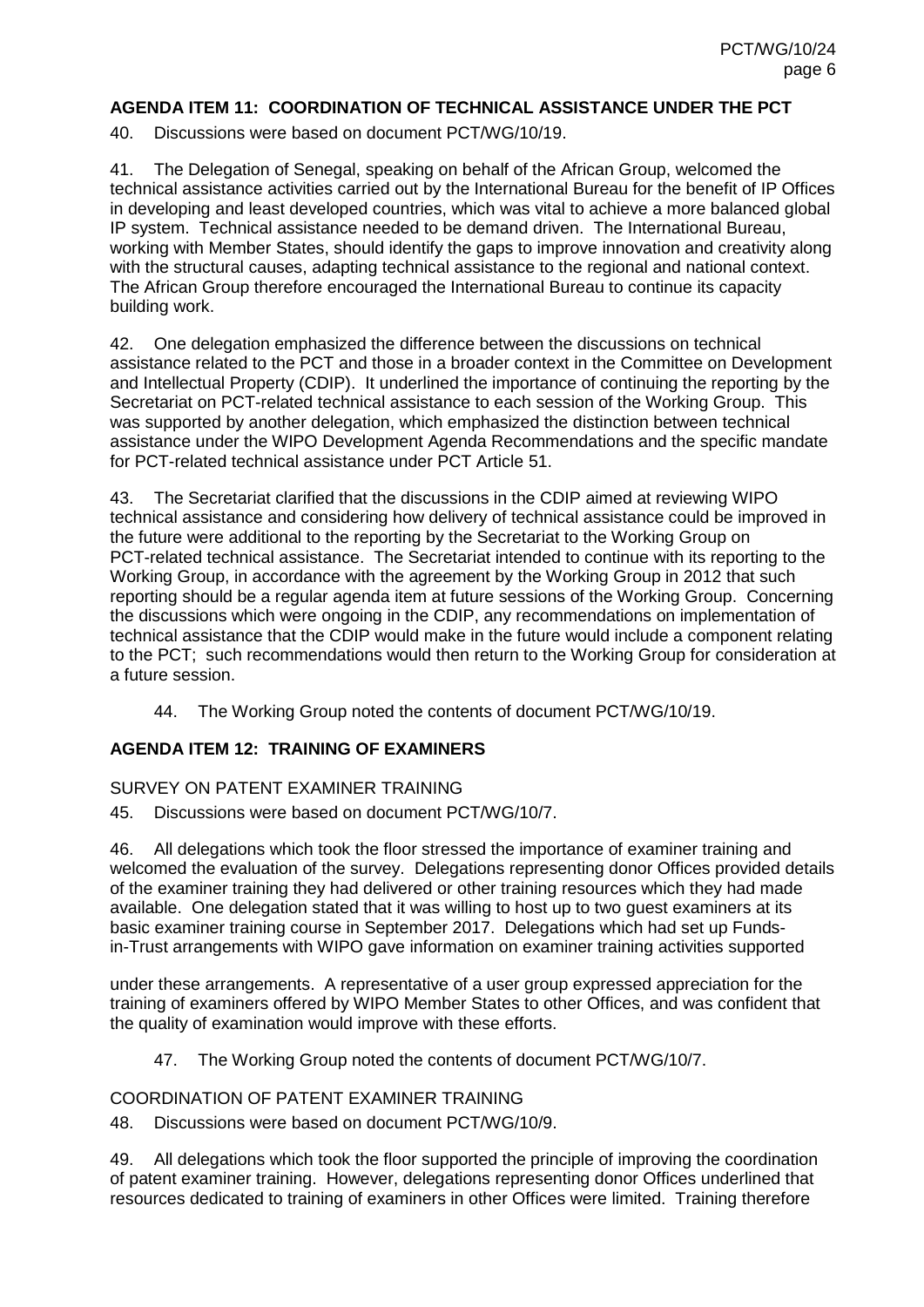needed to be carefully managed in order to address the needs of recipient Offices in the best way. Donor Offices should retain discretion on the content of training activities being provided and on the recipient Offices, in line with their respective cooperation policies. Similarly, assessment of the individual examiners had to remain the responsibility of the individual Offices. One delegation stated that it was willing to share its examiner competency framework with the International Bureau.

50. The Working Group noted the contents of document PCT/WG/10/9.

# **AGENDA ITEM 13: ENGLISH TITLE OF INVENTION**

51. Discussions were based on document PCT/WG/10/17.

52. There was general support for the principle of the proposal by the Republic of Korea to allow applicants filing an international application in a language other than English to optionally submit an English language translation of the title. This would be of benefit to the applicant, the International Bureau and patent information users alike. It was emphasized that this must be an option and not an obligation for the applicant. Most delegations agreed that the International Bureau should take the recommended English title into account, but not be obliged to use it. Consideration might be given to allowing applicants to transmit a proposed title directly to the International Bureau, rather than necessarily submitting it to the receiving Office at the time of filing or together with any other translation.

53. The Working Group invited the Korean Intellectual Property Office to work with the International Bureau and other interested Offices to develop a detailed proposal for permitting applicants to propose an English language title of the invention, taking into account the necessary changes to the legal framework and the work which would be needed to implement the system at national Offices and advertise the system to applicants.

# **AGENDA ITEM 14: NUMBER OF WORDS IN ABSTRACTS AND FRONT PAGE DRAWINGS**

54. Discussions were based on document PCT/WG/10/23.

55. Delegations which took the floor agreed on the desirability of reducing translation costs and increasing the quality of patent abstracts. However, it was essential to find an appropriate way of ensuring that International Searching Authorities acted effectively to ensure the quality of abstracts while still emphasizing the obligation of the applicant to provide a good quality draft. In this context, it was important to raise awareness and understanding with applicants. Word counts were not a measure of quality of individual abstracts. An automated word count in filing tools could be useful for providing a warning, but should not prevent filing simply because the length of the abstract fell outside the recommended ranges.

56. Several delegations considered that the proposals for recommended ranges of words or characters in abstracts in different languages of publication might be beneficial in principle, but that further consideration was needed of the details, taking into account the needs of different technical fields, differences in linguistic structure and the comments of applicants. Careful consideration was also needed for the front page drawing, especially concerning how flow charts could be made more useful.

57. The International Bureau indicated that further information and discussion was necessary before being able to propose suitable modifications to the *PCT Applicant's Guide* and the International Search and Preliminary Examination Guidelines. The International Bureau intended to draft a Circular with preliminary proposals and further questions, which would most likely be further discussed at the next sessions of the Meeting of International Authorities under the PCT and the PCT Working Group in 2018. Contributions from Offices on possible modifications, especially concerning guidelines on drafting abstracts, did not need to wait for the Circular to be issued and would be welcome immediately. The International Bureau would also add a word count tool to ePCT-Filing.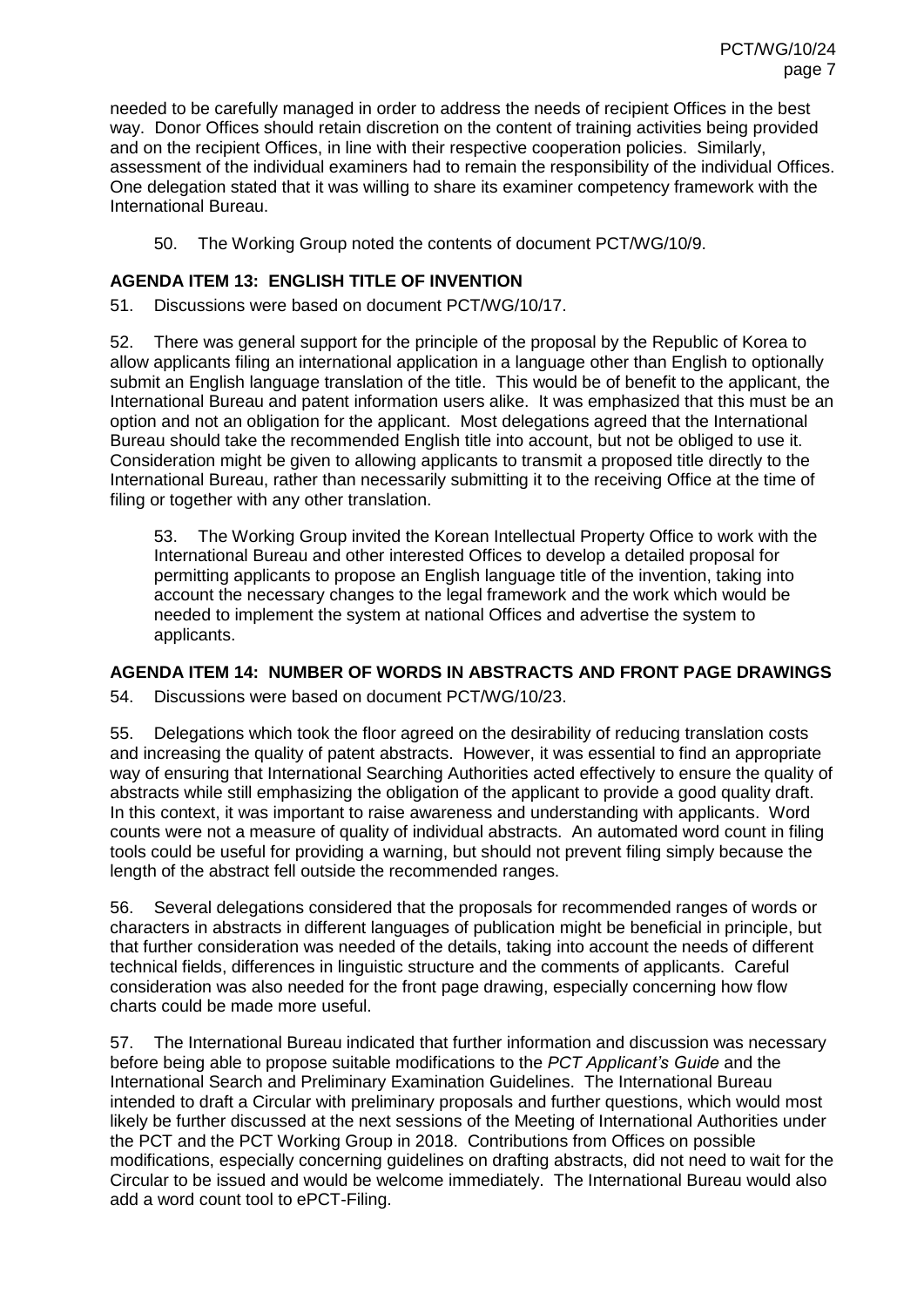58. The Working Group agreed that:

(a) the International Bureau should issue a Circular to invite further comments on drafting of abstracts to help in drafting potential modifications to the *PCT Applicant's Guide* and International Search and Preliminary Examination Guidelines; and

(b) Offices willing to share their guidelines on preparing abstracts should send these to the International Bureau as soon as possible, to be taken into account in the preparation of the Circular.

#### **AGENDA ITEM 15: USE OF NATIONAL CLASSIFICATION SYMBOLS IN INTERNATIONAL APPLICATIONS**

59. Discussions were based on document PCT/WG/10/4.

60. Delegations broadly supported the proposal to make available national classification symbols applied to international applications by International Searching Authorities, which had originally been proposed by the Republic of Korea at the ninth session of the Working Group. This would be a useful step towards more effective patent information. Delegations emphasized that such classification should only be done by International Searching Authorities which had experience in use of the relevant classification system. While the most widely relevant such system was the Cooperative Patent Classification (CPC), the same approach might also apply to other national systems, such as the Japan Patent Office's FI classification system, as long as the appropriate conditions were met.

61. Several delegations indicated their preference that the national classification symbols be included on the front page of the international publication as this would increase transparency and would improve patent literature searchability. Other delegations considered that only the International Patent Classification (IPC) was appropriate in this place. One delegation emphasized that the use of the CPC should not be at the expense of the obligation under the Strasbourg Agreement for Offices to classify the document in accordance with the IPC.

<span id="page-9-0"></span>62. The International Bureau indicated that it would consult with Offices through a Circular on the appropriate technical standards which would be required for effective exchange of national classification symbols, both from the International Searching Authorities to the International Bureau and from the International Bureau to patent information users. The Delegation of the Republic of Korea indicated that it was willing to contribute to the development of this proposal in any way. A suitable warning would be required for changes to the format of any existing data exchanges to which the new information was to be added. At the request of one delegation, the

International Bureau undertook to present further information concerning the benefits of publishing the CPC on the front page, particularly for Offices which did not use that classification.

63. The Working Group agreed that the International Bureau should issue a Circular to Offices and user groups to consult on the next steps, as outlined in paragraph [62,](#page-9-0) above.

## **AGENDA ITEM 16: ISSUANCE OF A PROVISIONAL OPINION ACCOMPANYING THE PARTIAL SEARCH RESULTS**

64. Discussions were based on document PCT/WG/10/14.

65. Several delegations and representatives of users expressed interest in or support for the European Patent Office's initiative in making provisional opinions available to accompany partial search reports where the International Searching Authority had found lack of unity of invention. This was valuable information to users trying to decide whether to pay additional search fees. One delegation noted that its Office, in its role as International Searching Authority, had a similar practice.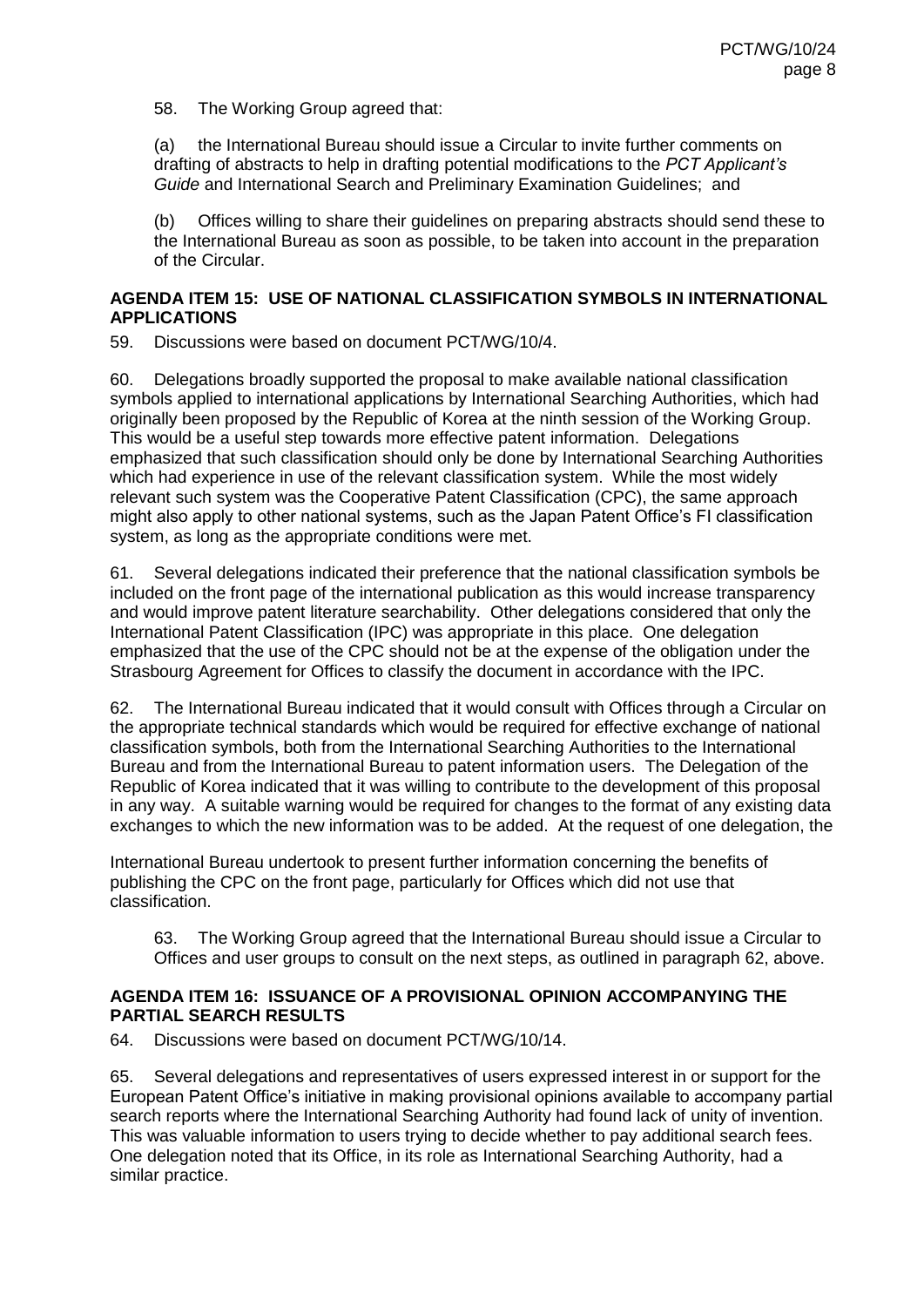66. The International Bureau agreed to work with the European Patent Office to investigate a possible official PCT form for use by International Authorities which wished to follow this practice.

67. The Working Group noted the contents of document PCT/WG/10/14.

#### **AGENDA ITEM 17: PILOT ON COLLABORATIVE SEARCH AND EXAMINATION – STATUS REPORT**

68. Discussions were based on document PCT/WG/10/11.

69. The European Patent Office informed the Working Group of the progress made at the fourth session of the PCT Collaborative Search and Examination (CS&E) Pilot Group that had taken place in Munich on May 4 and 5, 2017. In particular, the CS&E Pilot Group had prepared operational arrangements, which would be presented for adoption at the IP5 Heads of Office meeting on June 1, 2017. The IP5 Heads would also decide on the launch date of the operational phase of the third pilot project, which it was hoped would be before the next session of the PCT Working Group.

70. All delegations which took the floor welcomed the progress made in the CS&E Pilot Group. Some of these delegations pointed to the benefits that collaborative search and examination could have in improving the quality of international search and preliminary examination, which could in turn bring about time-saving benefits in the national phase by avoiding duplication of work.

71. The representative of a user group welcomed collaborative search, pointing out the interest of applicants to have a comprehensive search report at an early stage in the patent prosecution procedure. However, if collaborative search and examination were offered as a standard service to all users, it would need to be provided at a reasonable cost.

72. The Working Group noted the contents of document PCT/WG/10/11.

# **AGENDA ITEM 18: PCT MINIMUM DOCUMENTATION – STATUS REPORT**

73. Discussions were based on document PCT/WG/10/12.

74. All delegations which took the floor supported the work of the PCT Minimum Documentation Task Force and indicated a willingness to participate in its discussions on the wiki. One delegation underlined that the definition of patent documents in Rule 34 needed to be clarified and added that its national Office made patent documents available from 1978 and did not have published documents dating back to 1920.

75. The Delegation of India stated that the purpose of including non-patent literature in the PCT minimum documentation was to ensure a comprehensive search. Criteria for inclusion needed to take into account the usefulness of the information, ease of searching, and the source and format beyond standard journal articles. Following agreement in principle by the Meeting of International Authorities to add the Indian Traditional Knowledge Digital Library (TKDL) to the PCT minimum documentation, the Government of India was currently revising the terms and conditions in the access agreement to the TKDL. The Indian Patent Office looked forward to sharing the agreement further with International Authorities after this revision had been completed.

76. The Working Group noted the contents of document PCT/WG/10/12.

# **AGENDA ITEM 19: PCT SEQUENCE LISTING STANDARD**

77. Discussions were based on document PCT/WG/10/15.

78. All delegations which took the floor welcomed the envisaged adoption of the revised WIPO Standard ST.26 and the recommendations for transitional provisions from WIPO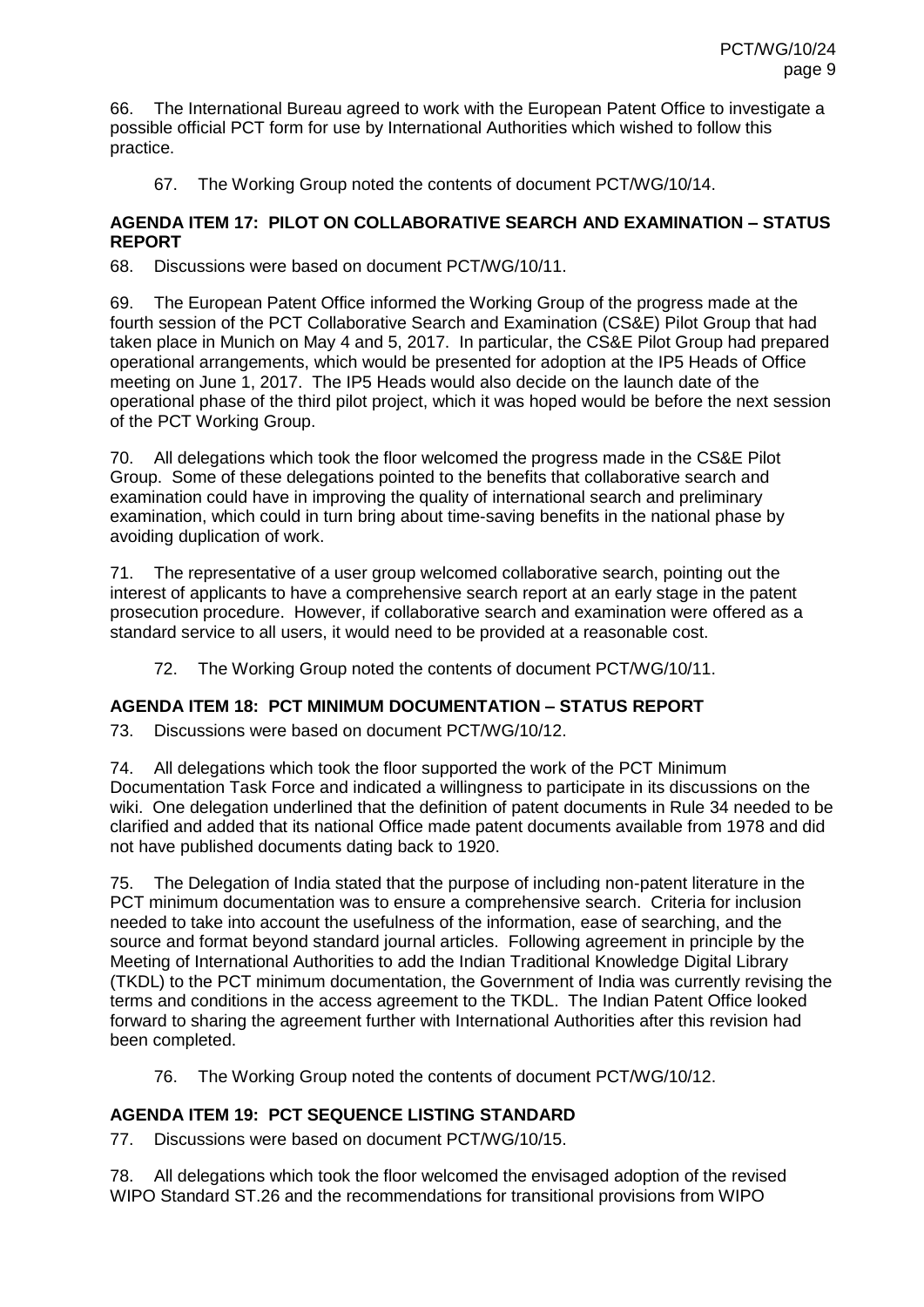Standard ST.25 to ST.26 at the fifth session of the Committee for WIPO Standards (CWS), due to take place from May 29 to June 2, 2017. Delegations also agreed that future revisions of ST.26 should be triggered by the CWS and not follow a pre-defined schedule. One delegation enquired about the timeline for revision of the relevant PCT legal provisions by the International Bureau.

79. The representative of a user group expressed support for the "big bang" transition scenario, with the transition date being determined with reference to the international filing date.

80. The Working Group noted the contents of document PCT/WG/10/15.

# **AGENDA ITEM 20: APPLICATION FORM FOR APPOINTMENT AS AN INTERNATIONAL SEARCHING AND PRELIMINARY EXAMINING AUTHORITY UNDER THE PCT**

81. Discussions were based on document PCT/WG/10/16.

82. Several delegations noted that the discussions in the thirtieth session of the PCT Committee for Technical Cooperation, during which several Authorities had used the draft application form as the basis for their requests for extension of their appointment, had been proof of the usefulness of that form, with benefits for all parties. The Authorities which had used the application form had an outline and reminder of what information needed to be provided. The delegations reviewing applications were able to find the information of interest to them in each application more effectively.

83. Some delegations felt that the draft application form had been thoroughly discussed and tested. These delegations hoped that it could be adopted soon with only minor further consultation required to finalize the text. Some other delegations considered that significant differences still needed to be resolved as to the subjects to be addressed within the form and whether inclusion of such subjects should be mandatory or optional for Offices seeking appointment. Some delegations considered that there needed to be a clear distinction between initial appointment and extension of appointment and underlined the need to avoid unnecessary work for all parties.

84. The International Bureau observed that it would appear that there remained only very few differences of principle, as long as it was clearly understood that only Sections 1 and 2 of the proposed form were intended to be mandatory. The main concerns appeared to be, in essence, matters of drafting guidelines to help Offices understand which sections were essential, what level of detail was relevant to different sections and what variations would be appropriate for Offices in different positions, whether in terms of their organizational structure or because of different motivations for wishing to act as an International Authority. A secondary issue appeared to be whether some aspects of the form might be better handled differently for extension of appointments. For example, it might be appropriate to have ongoing documentation of some of the matters relevant to the minimum requirements in a manner similar to the existing quality reports. This could then be referred to as part of an application for extension, without the need to reproduce this information on the form itself.

85. The Working Group invited the International Bureau to issue a Circular to seek feedback on a refined draft application form and any outstanding issues in order to determine whether a proposal could be brought directly to the Assembly or whether the issue should be further considered by the Quality Subgroup of the Meeting of International Authorities and/or the Working Group.

#### **AGENDA ITEM 21: CORRECTION OF THE INTERNATIONAL APPLICATION IN CASE OF "ERRONEOUSLY" FILED ELEMENTS AND PARTS – ANALYSIS OF ISSUES RELATED TO THE PATENT LAW TREATY**

86. Discussions were based on document PCT/WG/10/10.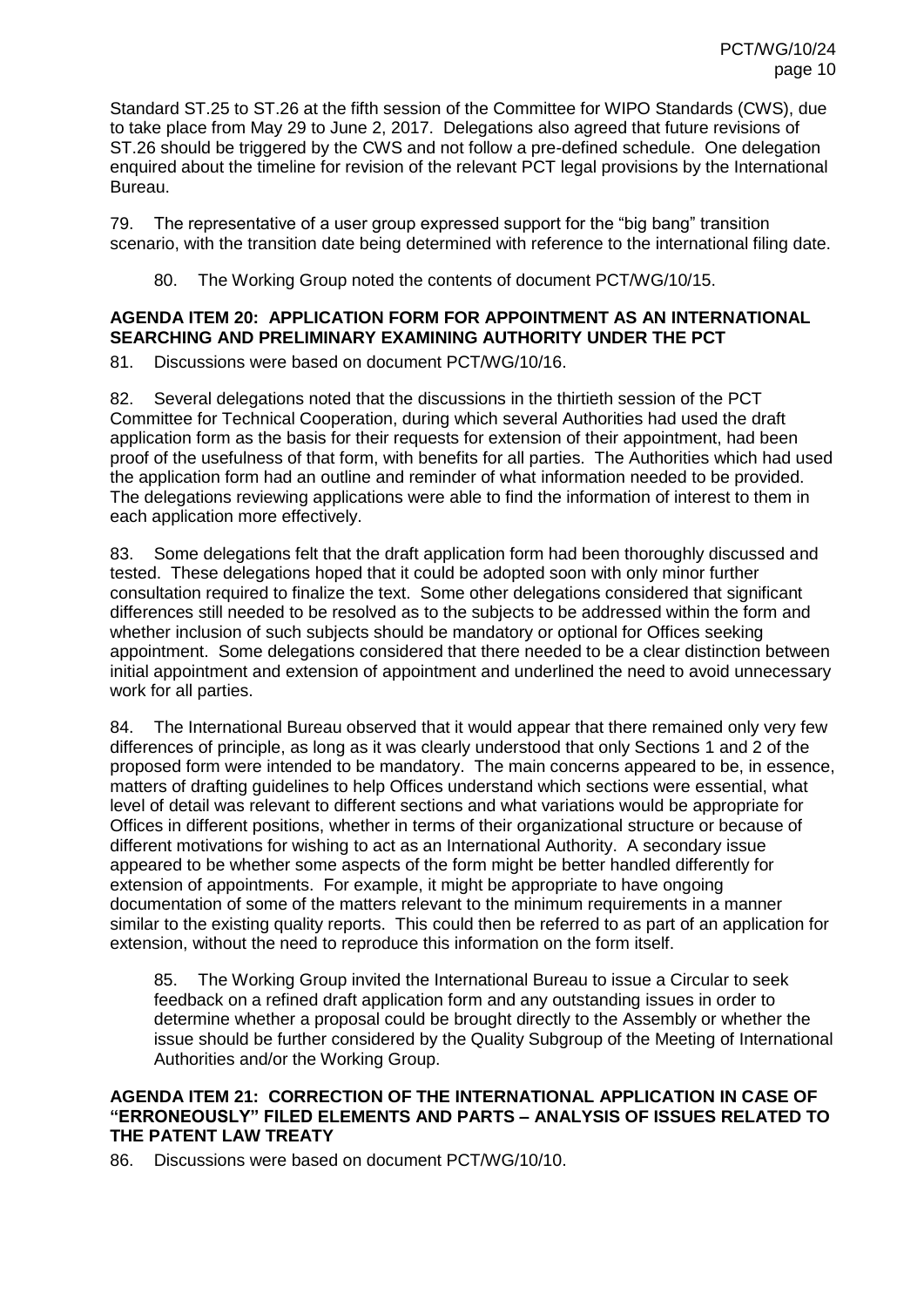87. Delegations expressed divergent views with regard to Patent Law Treaty (PLT) related issues addressed in document PCT/WG/10/10.

88. The Delegation of the European Patent Office (EPO) gave detailed explanations as to why it did not agree with some of the conclusions set out in the document with regard to the possible interpretation of PLT Article 5(5) and 5(6), in line with jurisprudence of the EPO Board of Appeal. In its view, doubts remained about the compliance of the proposed new PCT approach with the PLT. It nevertheless envisaged that, subject to consultation with all of the Member States of the European Patent Organisation, it might be able to support the proposed new approach on the following conditions: (i) the removal of any erroneously filed element or part would not be allowed; (ii) the EPO as receiving Office and as a designated Office would be given the option of making a notification of incompatibility in relation to the proposed PCT Rule 20.5*bis*; and (iii) an International Searching Authority would be entitled to charge an additional fee in the case that the incorporation of a "correct" element or part had occurred after the Authority had begun to draw up the international search report. The Delegation further suggested that, in order to advance the discussions, the Secretariat should convene a workshop dedicated to this issue, ideally during the 2018 session of the Working Group.

89. Several other delegations renewed their support for the adoption of the new approach with regard to the incorporation by reference of "correct" elements or parts and stated that, in their view, the proposed new approach would not fall within the scope of PLT Article 2 and thus could be implemented by PCT Contracting States which were also PLT Contracting Parties. There was wide support for the suggestion by the EPO to convene a workshop to advance the discussions in the Working Group.

90. Two delegations, which were both PLT Contracting Parties, stated that they had concluded that their current national law, under which the incorporation by reference of a "correct" element or part as a "missing element or part" was possible, was indeed in compliance with the PLT. One of those delegations expressed the concern that, against that background, the proposed amendment of PCT Rule 20.5(a), aimed at clarifying that a "missing element or part" did not include the case that an element or part had been erroneously filed, would make it difficult for it to continue to interpret its national law in that way, as it would be in conflict with the express new PCT provision, if so adopted. The other of those delegations stated that, since it already interpreted the PLT provisions such that they allowed the incorporation by reference of a "correct" element or part as a "missing element or part", adoption of the new PCT approach would indeed result in a narrowing rather than a widening of the gap between PCT and PLT filing date requirements. It further noted that it fully concurred with the statement set out in the document that the filing date requirements set out in PLT Article 5 simply did not apply to international applications, that the PLT had no bearing on the matter with regard to international applications and that the new approach should thus be adopted. With regard to the proposed removal from the application of any "erroneously filed" element or part, the delegation pointed to existing PCT provisions, such as Rule 9, which allowed the removal of certain parts of the application after the according of an international filing date.

91. One delegation expressed the view that the gap between the PCT and PLT filing date requirements might lead to confusion among applicants and stated that it was not advisable to amend the PCT Regulations before Member States had arrived at a common understanding of all of the issues in question. It believed that too flexible provisions would have a risk of being abused by applicants and it was necessary to take into account issues such as the disclosure of the invention as well as the procedures for carrying out international search. It further stated that, in its opinion, it was not possible to replace an entire set of claims and an entire description by way of incorporation by reference of a "correct" element or part.

92. Two representatives of user groups stated that they supported the proposed new approach. While it might result in different requirements in respect of PCT applications on the one hand and national and regional applications on the other, users would understand such differences and act accordingly. Third parties would not be taken by surprise, as the application